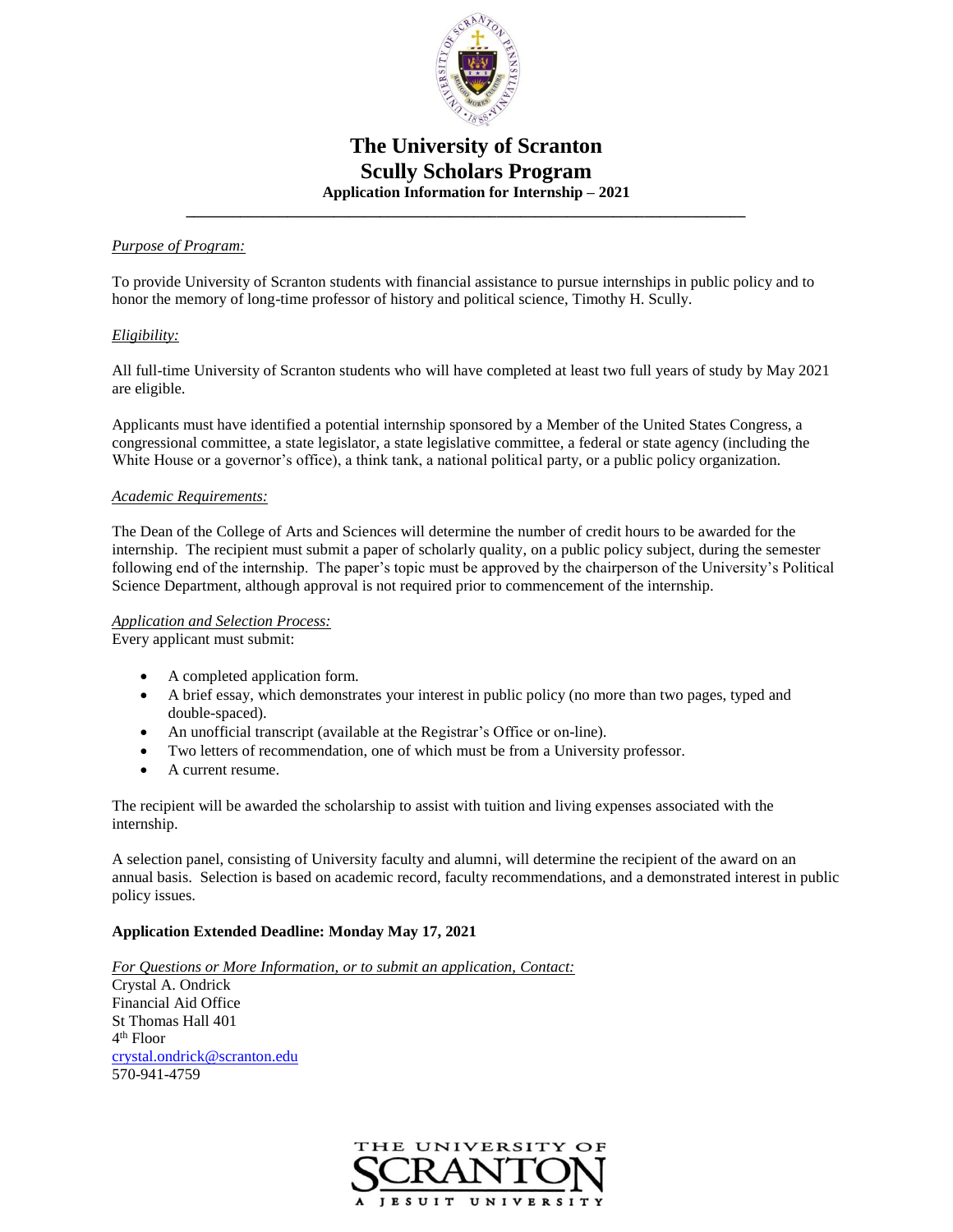## **Application for Internship – 2021**

*Purpose:* To provide financial assistance to one student each year to pursue an internship in public policy. The program is named in memory of Timothy H. Scully, a long-time professor of history and political science.

**\_\_\_\_\_\_\_\_\_\_\_\_\_\_\_\_\_\_\_\_\_\_\_\_\_\_\_\_\_\_\_\_\_\_\_\_\_\_\_\_\_\_\_\_\_\_\_\_\_\_\_\_\_\_\_\_\_\_\_\_\_\_\_\_\_\_\_\_\_\_\_\_**

**\_\_\_\_\_\_\_\_\_\_\_\_\_\_\_\_\_\_\_\_\_\_\_\_\_\_\_\_\_\_\_\_\_\_\_\_\_\_\_\_\_\_\_\_\_\_\_\_\_\_\_\_\_\_\_\_\_\_\_\_\_\_\_\_\_\_\_\_\_\_\_\_**

*Eligibility:* Full-time undergraduate students who have completed at least two full years of study by May 2021 are eligible to apply.

*Application Extended Deadline:* **Monday, May 17, 2021 due to Crystal A. Ondrick- Financial Aid Office - St Thomas Hall, Suite 401**

### **To Be Considered for This Award, You Must Include The Following Items Along With This Completed Application:**

- An unofficial transcript of your academic record.
- □ A current resume.
- A typed essay, not more than two pages, double spaced. Essay must include:
	- a brief description of an identified potential summer internship
	- a discussion of why the potential internship interests you.
- Two letters of recommendation, at least one of which must be from a University of Scranton professor.

*For questions or more information, or to submit an application please contact:*

Crystal A. Ondrick Financial Aid Office - St Thomas 401 [crystal.ondrick@scranton.edu](mailto:crystal.ondrick@scranton.edu) 570-941-4759